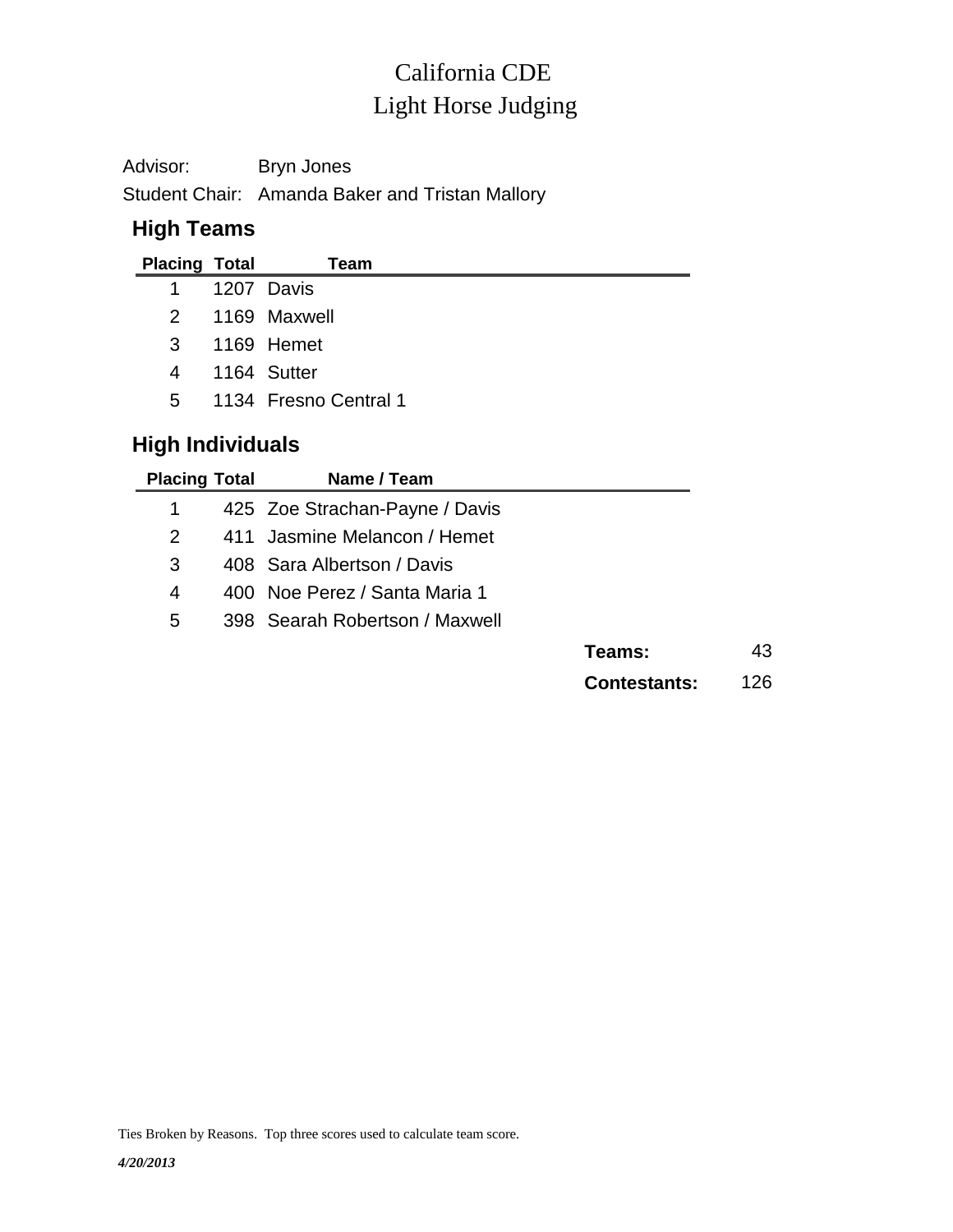## **Individual Results**

|                       | Halter 1 2 yr<br>old QH<br>Fillies | Halter <sub>2</sub><br>Aged QH<br>Mares | Halter 34<br>Year Old<br>QH Mares | Halter <sub>4</sub><br>Hunter in<br>Hand |    | Halter Rsn 1 Halter Rsn 2<br>2 yr old QH 4 Yr Old QH<br>Mares | Perform 1-<br>Reining | Perform 2-<br>Hunter US | Perform Rsn<br>1-Reining | Tie            | Total    | Place     |
|-----------------------|------------------------------------|-----------------------------------------|-----------------------------------|------------------------------------------|----|---------------------------------------------------------------|-----------------------|-------------------------|--------------------------|----------------|----------|-----------|
| Atascadero 1          |                                    |                                         |                                   |                                          |    |                                                               |                       |                         |                          |                | 1065     | <u>14</u> |
| <b>Emily Thomas</b>   | 50                                 | 50                                      | 50                                | 42                                       | 30 | 30                                                            | 50                    | 45                      | 30                       | 90             | 377*     | 21        |
| Mary Thomas           | 49                                 | 45                                      | 49                                | 40                                       | 20 | 25                                                            | 48                    | 45                      | 35                       | 80             | 356 *    | 49        |
| Samantha Hebrard      | 50                                 | 40                                      | 45                                | 32                                       | 26 | 25                                                            | 50                    | 39                      | 25                       | 76             | 332 *    | 79        |
| <b>Tyler Fielding</b> | 35                                 | 43                                      | 29                                | 35                                       | 38 | 30                                                            | 43                    | 50                      | 20                       | 88             | 323      | 88        |
| <b>Atascadero 2</b>   |                                    |                                         |                                   |                                          |    |                                                               |                       |                         |                          |                | 671      | 35        |
| <b>Allie Griffin</b>  | 46                                 | 45                                      | 50                                | 26                                       | 38 | 30                                                            | 50                    | 34                      | 19                       | 87             | 338 *    | 71        |
| <b>Molly Clark</b>    | 40                                 | 46                                      | 47                                | 28                                       | 30 | 30                                                            | 48                    | 29                      | 35                       | 95             | 333* 76  |           |
| <b>Bear River</b>     |                                    |                                         |                                   |                                          |    |                                                               |                       |                         |                          |                | 1044     | <u>18</u> |
| James Nelson          | 40                                 | 35                                      | 46                                | 50                                       | 27 | 30                                                            | 48                    | 30                      | 25                       | 82             | 331 *    | 81        |
| <b>Kaitie Roberts</b> | 25                                 | 42                                      | 34                                | 47                                       | 28 | 19                                                            | 50                    | 42                      | 30                       | 77             | 317      | 90        |
| Macie Lazalier        | 40                                 | 49                                      | 49                                | 40                                       | 28 | 32                                                            | 48                    | 47                      | 36                       | 96             | 369*     | 37        |
| Rachel Randall        | 33                                 | 50                                      | 42                                | 43                                       | 30 | 30                                                            | 46                    | 45                      | 25                       | 85             | 344 * 63 |           |
| <b>Bear River</b>     |                                    |                                         |                                   |                                          |    |                                                               |                       |                         |                          |                | 238      | <u>43</u> |
| Aaron Smith           | 37                                 | 47                                      | 40                                | 48                                       | 0  | 0                                                             | 28                    | 38                      | 0                        | $\overline{0}$ |          | 238 * 123 |
| Chowchilla            |                                    |                                         |                                   |                                          |    |                                                               |                       |                         |                          |                | 1069     | <u>13</u> |
| Aimee Barragan        | 40                                 | 47                                      | 42                                | 35                                       | 35 | 34                                                            | 47                    | 47                      | 30                       | 99             | 357*     | 48        |
| Christina Fry         | 41                                 | 49                                      | 50                                | 45                                       | 10 | 22                                                            | 50                    | 45                      | 30                       | 62             | 342 *    | 64        |
| Katelyn Abshire       | 27                                 | 50                                      | 50                                | 40                                       | 30 | 33                                                            | 50                    | 50                      | 40                       | 103            | 370*     | - 35      |

**Davis 2 372 38**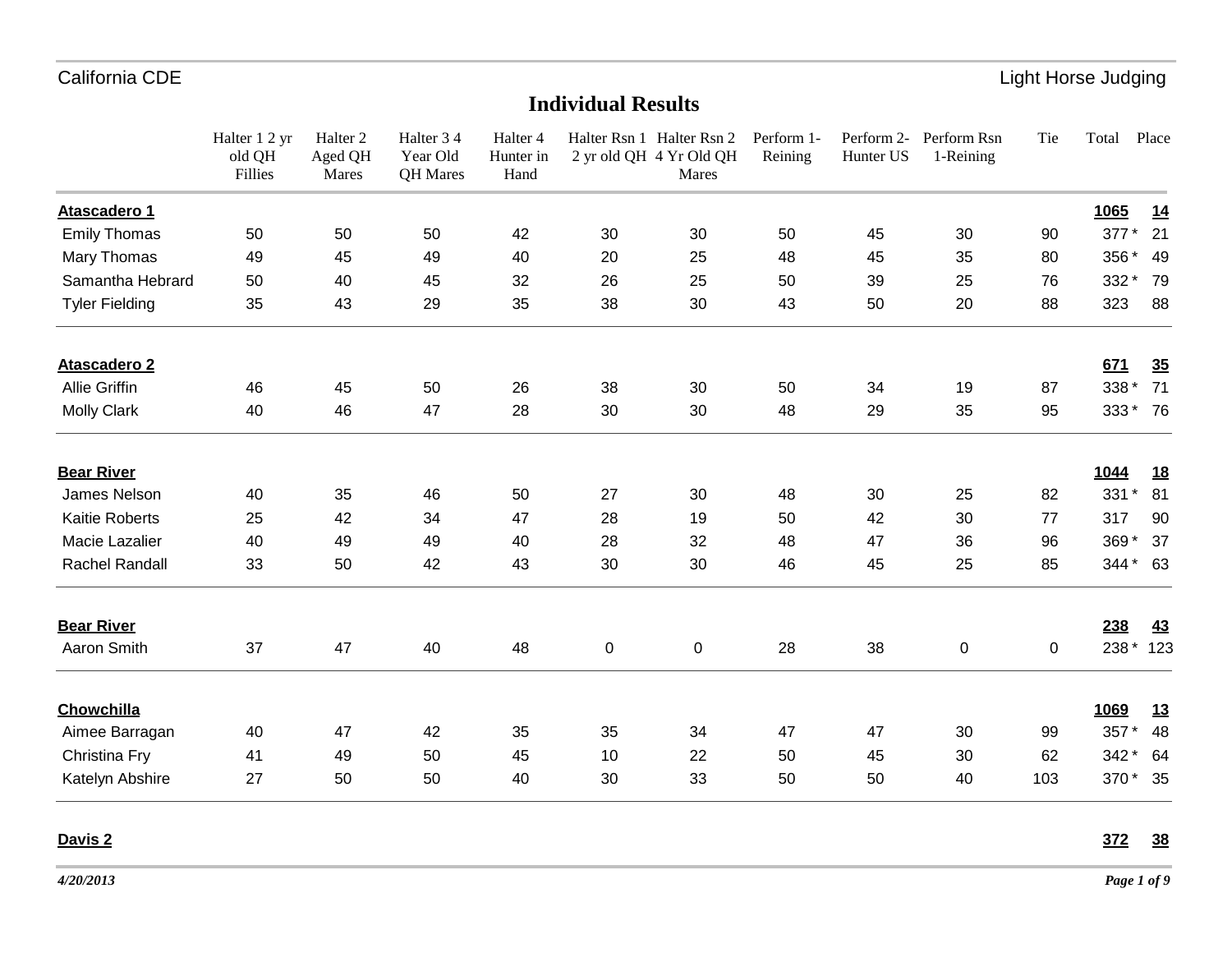|                         | Halter 1 2 yr<br>old QH<br>Fillies | Halter <sub>2</sub><br>Aged QH<br>Mares | Halter 3 4<br>Year Old<br>QH Mares | Halter 4<br>Hunter in<br>Hand |    | Halter Rsn 1 Halter Rsn 2 Perform 1-<br>2 yr old QH 4 Yr Old QH<br>Mares | Reining | Hunter US | Perform 2- Perform Rsn<br>1-Reining | Tie | Total      | Place                    |
|-------------------------|------------------------------------|-----------------------------------------|------------------------------------|-------------------------------|----|--------------------------------------------------------------------------|---------|-----------|-------------------------------------|-----|------------|--------------------------|
| Lauren Sutkus           | 50                                 | 45                                      | 40                                 | 32                            | 50 | 30                                                                       | 50      | 29        | 46                                  | 126 | 372 * 30   |                          |
| <b>Davis</b>            |                                    |                                         |                                    |                               |    |                                                                          |         |           |                                     |     | 1207       | $\overline{1}$           |
| Ashley Brown            | 35                                 | 40                                      | 49                                 | 43                            | 36 | 40                                                                       | 47      | 49        | 35                                  | 111 | 374 *      | 25                       |
| Sara Albertson          | 50                                 | 45                                      | 50                                 | 43                            | 46 | 43                                                                       | 46      | 45        | 40                                  | 129 | 408 *      | 3                        |
| U'ilani Kaaekuahiwi     | 41                                 | 48                                      | 42                                 | 42                            | 29 | 30                                                                       | 50      | 47        | 44                                  | 103 | 373        | 29                       |
| Zoe Strachan-Payne      | 50                                 | 45                                      | 50                                 | 50                            | 45 | 45                                                                       | 50      | 50        | 40                                  | 130 | 425 *      | $\overline{\phantom{0}}$ |
| Delano                  |                                    |                                         |                                    |                               |    |                                                                          |         |           |                                     |     | <b>735</b> | 27                       |
| Jocelyn Pobst           | 40                                 | 48                                      | 50                                 | 35                            | 40 | 45                                                                       | 40      | 45        | 25                                  | 110 | 368 *      | 39                       |
| Katie Ronk              | 33                                 | 46                                      | 50                                 | 35                            | 41 | 45                                                                       | 50      | 27        | 40                                  | 126 | 367 * 41   |                          |
| Escondido 1             |                                    |                                         |                                    |                               |    |                                                                          |         |           |                                     |     | 997        | <u>20</u>                |
| Eden Spade              | 38                                 | 35                                      | 50                                 | 37                            | 9  | 0                                                                        | 29      | 49        | 0                                   | 9   | 247        | 118                      |
| Katherine Hjale         | 27                                 | 31                                      | 45                                 | 40                            | 20 | 29                                                                       | 50      | 45        | 29                                  | 78  | 316 * 91   |                          |
| Maddy Obrien            | 40                                 | 50                                      | 31                                 | 32                            | 31 | 20                                                                       | 46      | 45        | 15                                  | 66  | 310* 95    |                          |
| Nicole Booten           | 41                                 | 45                                      | 49                                 | 48                            | 26 | 30                                                                       | 48      | 50        | 34                                  | 90  | 371 * 33   |                          |
| <b>Escondido 2</b>      |                                    |                                         |                                    |                               |    |                                                                          |         |           |                                     |     | 680        | 34                       |
| Chelsea Satkowiak       | 50                                 | 44                                      | 44                                 | 35                            | 30 | 30                                                                       | 48      | 33        | 30                                  | 90  | 344 * 61   |                          |
| Rachel Cap              | 37                                 | 31                                      | 43                                 | 48                            | 25 | 30                                                                       | 50      | 42        | 30                                  | 85  | 336 * 73   |                          |
| <b>Frazier Mountain</b> |                                    |                                         |                                    |                               |    |                                                                          |         |           |                                     |     | 270        | 42                       |
| Jamie Bizzini           | 33                                 | 50                                      | 49                                 | 43                            | 0  | 0                                                                        | 46      | 49        | 0                                   | 0   | 270 *      | 109                      |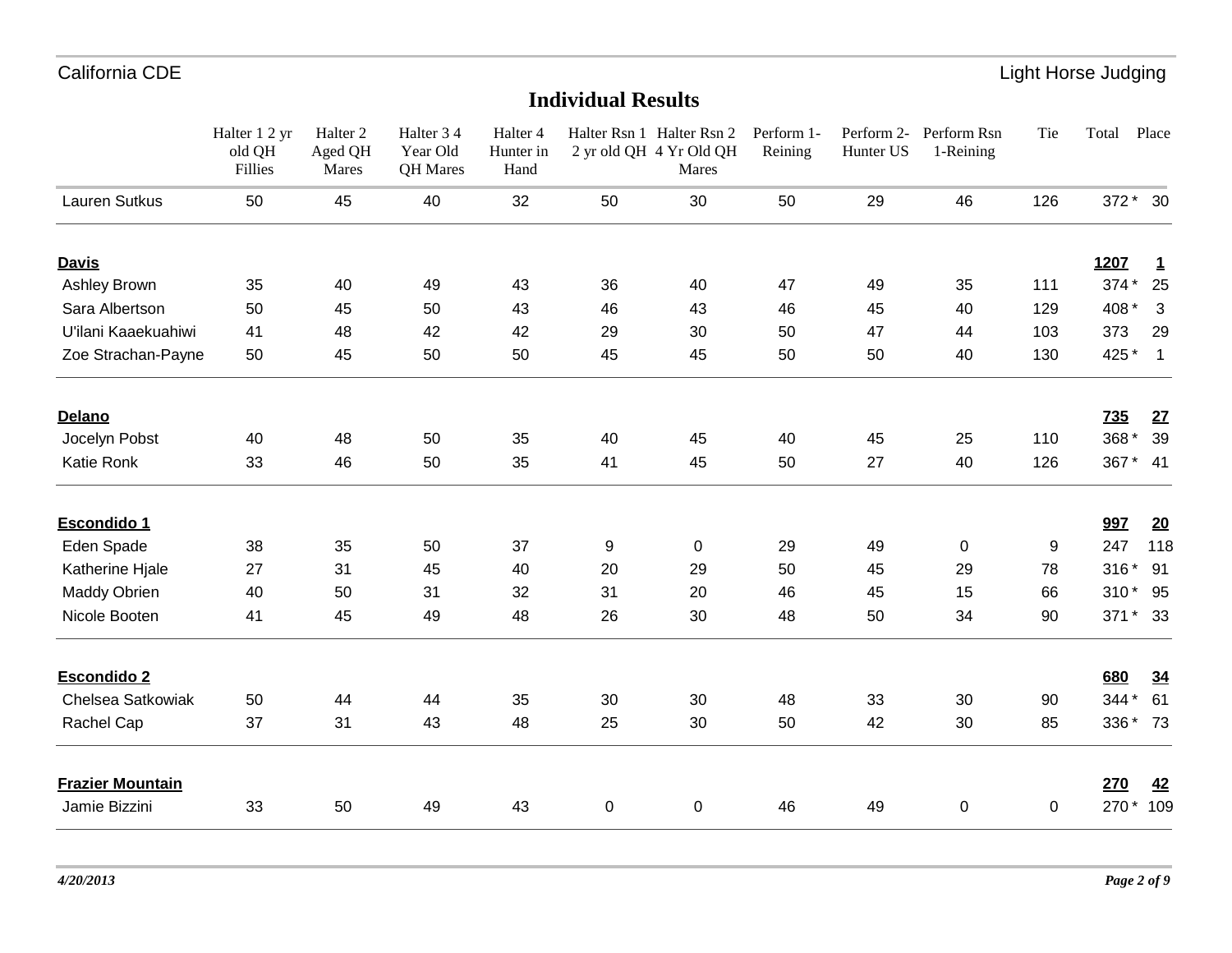|                             | Halter 1 2 yr<br>old QH<br>Fillies | Halter <sub>2</sub><br>Aged QH<br>Mares | Halter 3 4<br>Year Old<br>QH Mares | Halter 4<br>Hunter in<br>Hand |    | Halter Rsn 1 Halter Rsn 2<br>2 yr old QH 4 Yr Old QH<br>Mares | Perform 1-<br>Reining | Hunter US | Perform 2- Perform Rsn<br>1-Reining | Tie | Total          | Place                    |
|-----------------------------|------------------------------------|-----------------------------------------|------------------------------------|-------------------------------|----|---------------------------------------------------------------|-----------------------|-----------|-------------------------------------|-----|----------------|--------------------------|
| <b>Fresno Central 1</b>     |                                    |                                         |                                    |                               |    |                                                               |                       |           |                                     |     | 1134           | $\overline{5}$           |
| Aleyah Tavares              | 50                                 | 44                                      | 47                                 | 35                            | 45 | 30                                                            | 47                    | 42        | 38                                  | 113 | 378 *          | 19                       |
| <b>Aly Sipes</b>            | 41                                 | 44                                      | 50                                 | 32                            | 44 | 45                                                            | 42                    | 45        | 29                                  | 118 | 372 *          | 31                       |
| <b>Bailee Soares</b>        | 40                                 | 45                                      | 49                                 | 40                            | 40 | 35                                                            | 50                    | 50        | 35                                  | 110 | 384 * 14       |                          |
| Megan Culbertson            | 49                                 | 35                                      | 40                                 | 43                            | 30 | 25                                                            | 47                    | 49        | 35                                  | 90  | 353            | 53                       |
| <b>Fresno Central 2</b>     |                                    |                                         |                                    |                               |    |                                                               |                       |           |                                     |     | 375            | 37                       |
| Jovanna Tavares             | 41                                 | 43                                      | 40                                 | 48                            | 40 | 27                                                            | 47                    | 49        | 40                                  | 107 | 375 * 23       |                          |
| <b>Fronteir-Bakersfield</b> |                                    |                                         |                                    |                               |    |                                                               |                       |           |                                     |     | 698            | 33                       |
| <b>Bailey Hall</b>          | 26                                 | 40                                      | 45                                 | 50                            | 30 | 20                                                            | 50                    | 47        | 25                                  | 75  | 333* 78        |                          |
| <b>Brittany Gerez</b>       | 40                                 | 48                                      | 40                                 | 43                            | 30 | 35                                                            | 46                    | 43        | 40                                  | 105 | 365 * 43       |                          |
| <b>Hamilton City</b>        |                                    |                                         |                                    |                               |    |                                                               |                       |           |                                     |     | 1028           | <u>19</u>                |
| Caitlyn Davis               | 25                                 | 48                                      | 49                                 | 40                            | 30 | 25                                                            | 40                    | 49        | 30                                  | 85  | 336 *          | 74                       |
| Kimberleigh Oliveira        | 33                                 | 45                                      | 41                                 | 37                            | 36 | 20                                                            | 50                    | 42        | 35                                  | 91  | 339 * 69       |                          |
| Mitch Tuma                  | 40                                 | 48                                      | 47                                 | 32                            | 20 | 35                                                            | 46                    | 45        | 40                                  | 95  | 353 * 52       |                          |
| <b>Hemet</b>                |                                    |                                         |                                    |                               |    |                                                               |                       |           |                                     |     | 1169           | $\overline{3}$           |
| Alysha Toomey               | 41                                 | 38                                      | 50                                 | 40                            | 30 | 40                                                            | 47                    | 49        | 40                                  | 110 | 375 *          | 22                       |
| Jasmine Melancon            | 50                                 | 44                                      | 50                                 | 43                            | 44 | 45                                                            | 46                    | 50        | 39                                  | 128 | 411<br>$\star$ | $\overline{\phantom{0}}$ |
| Katy Yuelapwan              | 50                                 | 48                                      | 49                                 | 36                            | 40 | 30                                                            | 50                    | 45        | 35                                  | 105 | 383* 16        |                          |
| <b>Kern Valley</b>          |                                    |                                         |                                    |                               |    |                                                               |                       |           |                                     |     | 584            | 36                       |
| Adrian Strongman            | 35                                 | 42                                      | 32                                 | 41                            | 31 | $\pmb{0}$                                                     | 43                    | 50        | 0                                   | 31  | 274 * 106      |                          |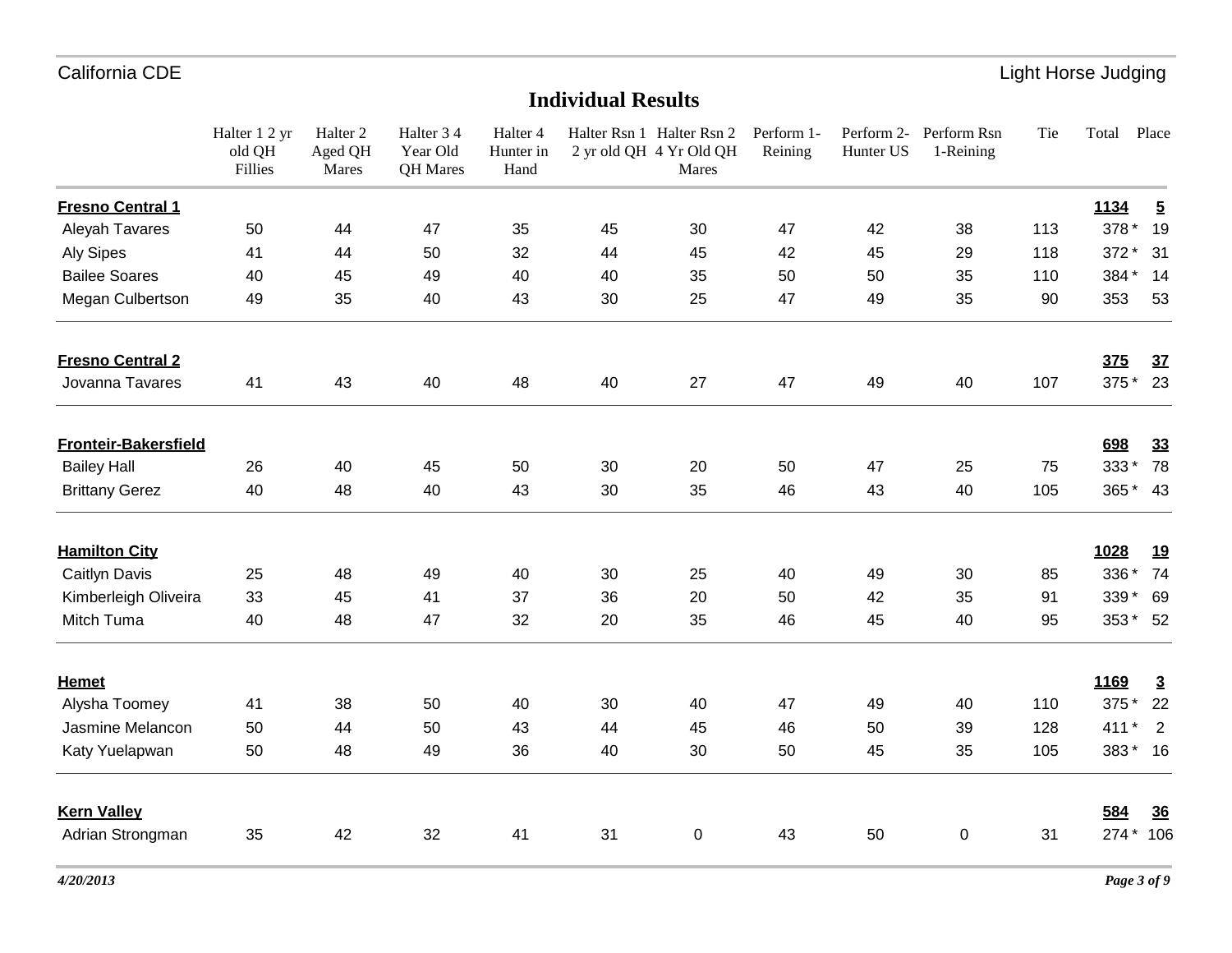|                           | Halter 1 2 yr<br>old QH<br>Fillies | Halter <sub>2</sub><br>Aged QH<br>Mares | Halter 3 4<br>Year Old<br>QH Mares | Halter 4<br>Hunter in<br>Hand |    | Halter Rsn 1 Halter Rsn 2 Perform 1-<br>2 yr old QH 4 Yr Old QH<br>Mares | Reining | Hunter US | Perform 2- Perform Rsn<br>1-Reining | Tie            | Place<br>Total          |
|---------------------------|------------------------------------|-----------------------------------------|------------------------------------|-------------------------------|----|--------------------------------------------------------------------------|---------|-----------|-------------------------------------|----------------|-------------------------|
| Ellie Tessman             | 44                                 | 42                                      | 49                                 | 43                            | 35 | 0                                                                        | 48      | 49        | $\mathbf 0$                         | 35             | 310 * 96                |
| Kailey Villa              | 0                                  | $\mathbf 0$                             | $\mathbf 0$                        | 0                             | 0  | 0                                                                        | 0       | 0         | $\pmb{0}$                           | $\overline{0}$ | $0 * 126$               |
| <b>Linden High School</b> |                                    |                                         |                                    |                               |    |                                                                          |         |           |                                     |                | 700<br>31               |
| Cassy Cabrera             | 49                                 | 50                                      | 41                                 | 35                            | 30 | 30                                                                       | 50      | 49        | 35                                  | 95             | 38<br>369*              |
| Tim Cook                  | 35                                 | 42                                      | 32                                 | 40                            | 25 | 30                                                                       | 48      | 49        | 30                                  | 85             | 331 * 80                |
| <b>Littlerock</b>         |                                    |                                         |                                    |                               |    |                                                                          |         |           |                                     |                | <b>763</b><br>26        |
| Lincie Mendoza            | 27                                 | 36                                      | 25                                 | 35                            | 20 | 25                                                                       | 38      | 45        | 15                                  | 60             | 266 * 110               |
| Pedro Carreno             | 42                                 | 40                                      | 28                                 | 35                            | 10 | 15                                                                       | 42      | 23        | 19                                  | 44             | 254 * 113               |
| Vanessa Hernandez         | 33                                 | 36                                      | 25                                 | 32                            | 15 | 15                                                                       | 25      | 39        | 20                                  | 50             | 240<br>121              |
| Yaneli Palacios           | 46                                 | 48                                      | 47                                 | 32                            | 0  | $\overline{0}$                                                           | 25      | 45        | 0                                   | $\mathbf 0$    | 243 * 120               |
| <u>Lodi</u>               |                                    |                                         |                                    |                               |    |                                                                          |         |           |                                     |                | 1051<br>17              |
| Haley Boynton             | 28                                 | 46                                      | 40                                 | 32                            | 37 | 25                                                                       | 50      | 22        | 23                                  | 85             | 303<br>100              |
| Jessica Lombana           | 25                                 | 43                                      | 32                                 | 32                            | 30 | 30                                                                       | 48      | 49        | 35                                  | 95             | 324 *<br>86             |
| Samantha Yates            | 29                                 | 50                                      | 44                                 | 35                            | 28 | 25                                                                       | 50      | 49        | 30                                  | 83             | 340 * 66                |
| <b>Tyler Gibbs</b>        | 40                                 | 38                                      | 50                                 | 43                            | 42 | 40                                                                       | 50      | 49        | 35                                  | 117            | 387* 9                  |
| Loomis-Deloro             |                                    |                                         |                                    |                               |    |                                                                          |         |           |                                     |                | <u>724</u><br><u>30</u> |
| Ashlyn Woods              | 35                                 | 45                                      | 45                                 | 42                            | 0  | 0                                                                        | 50      | 49        | $\mathbf 0$                         | $\mathbf 0$    | 266 * 111               |
| Lauren Looney             | 35                                 | 40                                      | 33                                 | 48                            | 0  | 0                                                                        | 50      | 47        | 0                                   | $\mathbf{0}$   | 253 * 115               |
| Nathan Goddard            | 26                                 | 44                                      | 26                                 | 43                            | 0  | $\mathbf 0$                                                              | 23      | 43        | 0                                   | 0              | 205 * 125               |
| <b>Madera Liberty</b>     |                                    |                                         |                                    |                               |    |                                                                          |         |           |                                     |                | 977<br>22               |
| Kaitlyn Camp              | 34                                 | 50                                      | 43                                 | 35                            | 25 | 25                                                                       | 50      | 42        | 40                                  | 90             | 344 * 62                |
| 4/20/2013                 |                                    |                                         |                                    |                               |    |                                                                          |         |           |                                     |                | Page 4 of 9             |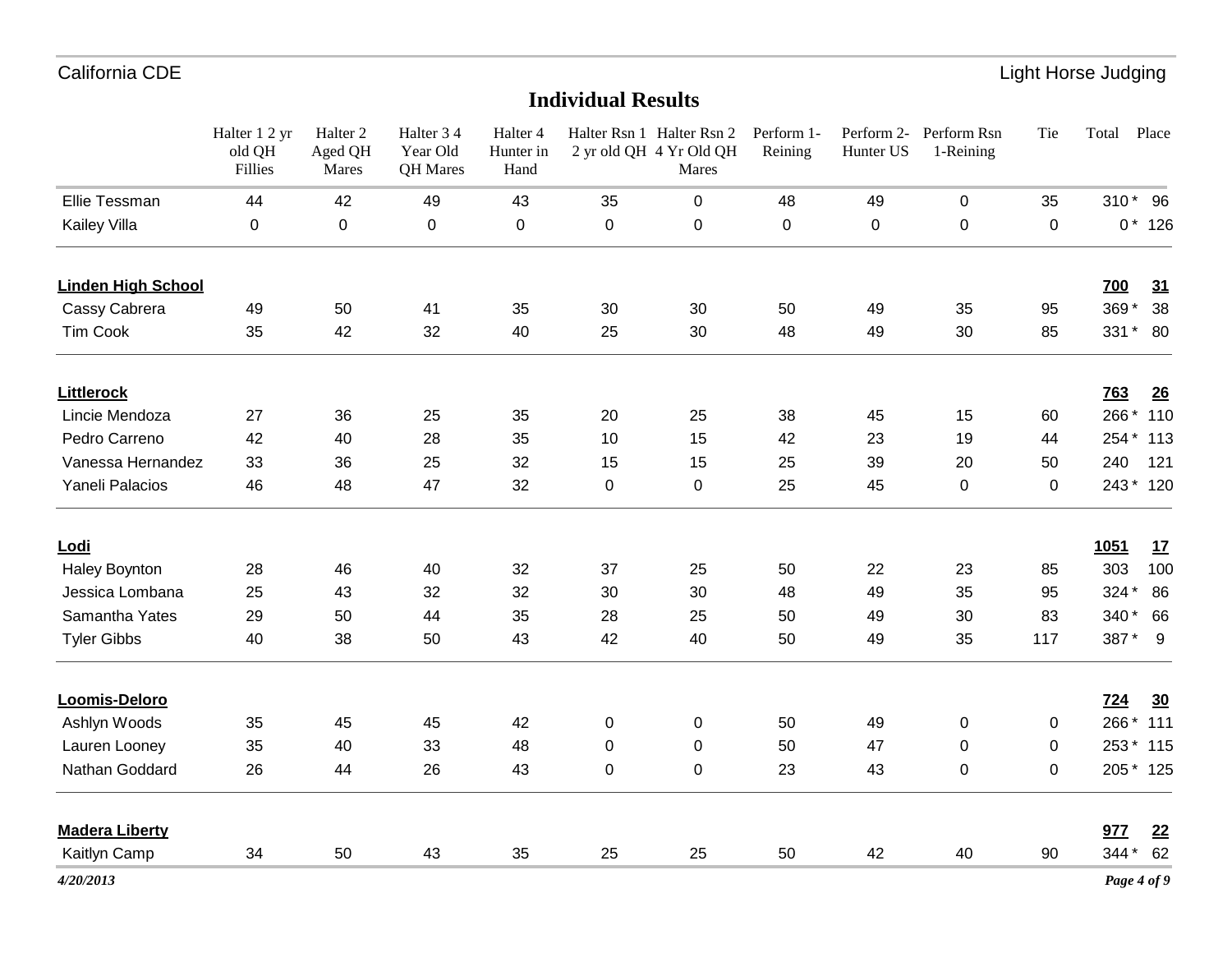|                        | Halter 1 2 yr<br>old QH<br>Fillies | Halter <sub>2</sub><br>Aged QH<br>Mares | Halter 3 4<br>Year Old<br>QH Mares | Halter 4<br>Hunter in<br>Hand |    | Halter Rsn 1 Halter Rsn 2 Perform 1-<br>2 yr old QH 4 Yr Old QH<br>Mares | Reining | Hunter US | Perform 2- Perform Rsn<br>1-Reining | Tie | Total       | Place          |
|------------------------|------------------------------------|-----------------------------------------|------------------------------------|-------------------------------|----|--------------------------------------------------------------------------|---------|-----------|-------------------------------------|-----|-------------|----------------|
| McKenna Goodman        | 27                                 | 50                                      | 49                                 | 47                            | 25 | 28                                                                       | 40      | 49        | 14                                  | 67  | 329 * 85    |                |
| Shaw Bowman            | 41                                 | 43                                      | 29                                 | 48                            | 20 | 20                                                                       | 50      | 33        | 20                                  | 60  | 304 * 98    |                |
| <b>Maxwell 2</b>       |                                    |                                         |                                    |                               |    |                                                                          |         |           |                                     |     | <b>724</b>  | 29             |
| Alyssa Rios            | 35                                 | 40                                      | 40                                 | 35                            | 40 | 30                                                                       | 50      | 43        | 45                                  | 115 | 358 *       | 46             |
| <b>Molly Dunlap</b>    | 28                                 | 47                                      | 50                                 | 43                            | 25 | 30                                                                       | 50      | 50        | 43                                  | 98  | 366* 42     |                |
| <b>Maxwell</b>         |                                    |                                         |                                    |                               |    |                                                                          |         |           |                                     |     | 1169        | $\overline{2}$ |
| Kendall Wilson         | 40                                 | 45                                      | 47                                 | 36                            | 39 | 35                                                                       | 50      | 47        | 43                                  | 117 | 382*        | 17             |
| Mariah Westfall        | 27                                 | 45                                      | 47                                 | 42                            | 35 | 35                                                                       | 50      | 49        | 40                                  | 110 | 370         | 34             |
| Mckenzie Carvalho      | 44                                 | 50                                      | 49                                 | 32                            | 47 | 45                                                                       | 40      | 47        | 35                                  | 127 | 389*        | 8              |
| Searah Robertson       | 41                                 | 40                                      | 49                                 | 43                            | 47 | 38                                                                       | 50      | 50        | 40                                  | 125 | 398 *       | $-5$           |
| <b>Modesto-Enochs</b>  |                                    |                                         |                                    |                               |    |                                                                          |         |           |                                     |     | <b>1055</b> | <u>16</u>      |
| Derek Seely            | 44                                 | 37                                      | 47                                 | 26                            | 0  | 25                                                                       | 46      | 42        | 29                                  | 54  | 296         | 103            |
| Kelly Paulsen          | 35                                 | 50                                      | 50                                 | 43                            | 30 | 25                                                                       | 46      | 50        | 45                                  | 100 | 374 *       | 26             |
| Melanie Hazelwood      | 25                                 | 47                                      | 50                                 | 43                            | 30 | 15                                                                       | 46      | 49        | 30                                  | 75  | 335         | 75             |
| Pricilla Aldrich       | 48                                 | 44                                      | 47                                 | 42                            | 30 | 20                                                                       | 50      | 45        | 20                                  | 70  | 346 * 59    |                |
| <b>Modesto-Gregori</b> |                                    |                                         |                                    |                               |    |                                                                          |         |           |                                     |     | 341         | <u>39</u>      |
| Makayla Banghart       | 28                                 | 48                                      | 32                                 | 32                            | 35 | 34                                                                       | 48      | 49        | 35                                  | 104 | 341 * 65    |                |
| <b>Morgan Hill</b>     |                                    |                                         |                                    |                               |    |                                                                          |         |           |                                     |     | 1109        | 9              |
| Alexis Budde           | 46                                 | 45                                      | 44                                 | 42                            | 35 | 21                                                                       | 50      | 49        | 42                                  | 98  | 374 *       | 27             |
| Ashley George          | 50                                 | 45                                      | 49                                 | 45                            | 35 | 30                                                                       | 50      | 42        | 40                                  | 105 | 386*        | 11             |
| Sabrina Rice           | 47                                 | 48                                      | 49                                 | 32                            | 30 | 30                                                                       | 43      | 49        | 21                                  | 81  | 349 * 56    |                |
|                        |                                    |                                         |                                    |                               |    |                                                                          |         |           |                                     |     |             |                |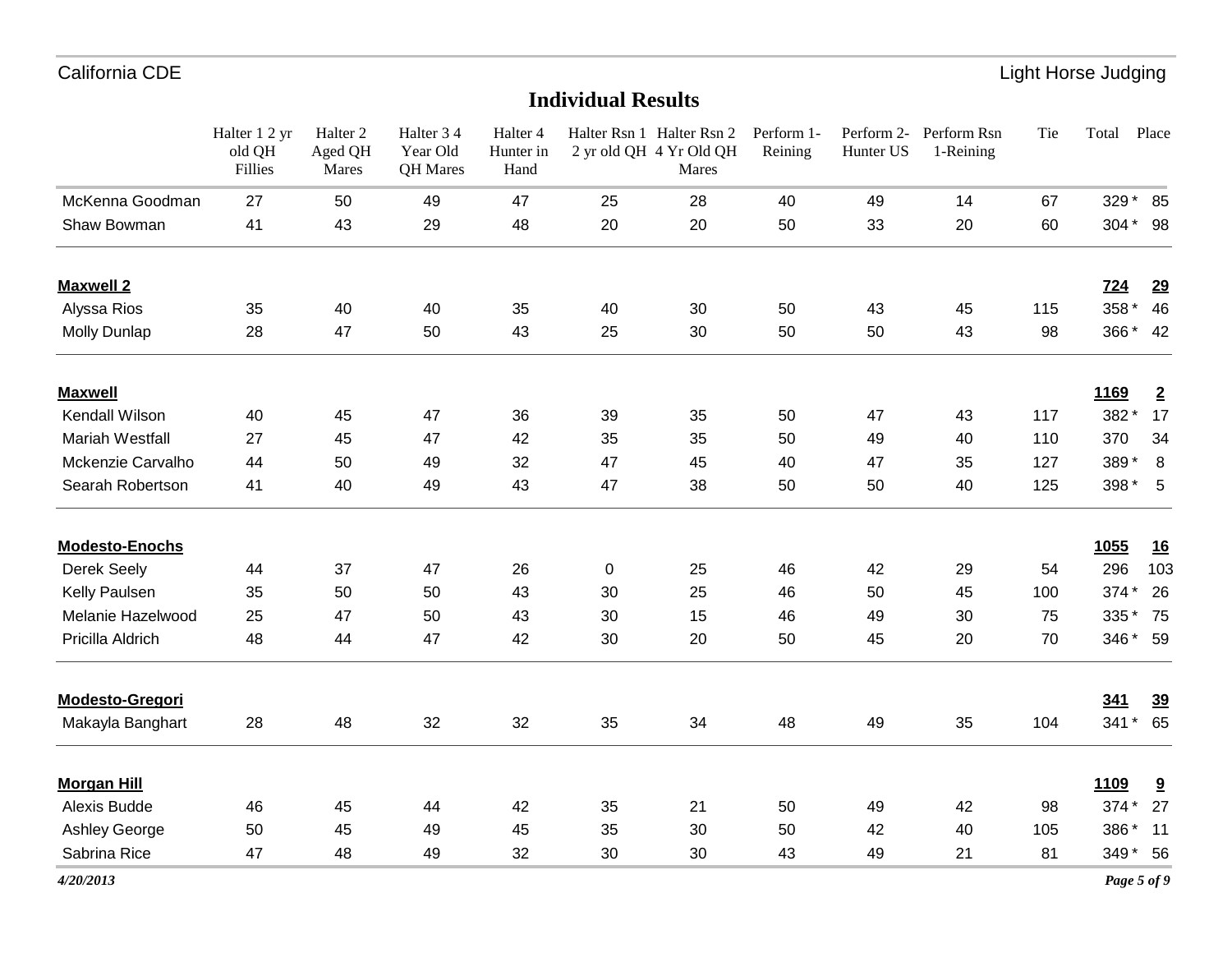|                        | Halter 1 2 yr<br>old QH<br>Fillies | Halter <sub>2</sub><br>Aged QH<br>Mares | Halter 3 4<br>Year Old<br>QH Mares | Halter 4<br>Hunter in<br>Hand |    | Halter Rsn 1 Halter Rsn 2 Perform 1-<br>2 yr old QH 4 Yr Old QH<br>Mares | Reining | Hunter US | Perform 2- Perform Rsn<br>1-Reining | Tie | Total      | Place        |
|------------------------|------------------------------------|-----------------------------------------|------------------------------------|-------------------------------|----|--------------------------------------------------------------------------|---------|-----------|-------------------------------------|-----|------------|--------------|
| <b>Taylor Morrison</b> | 49                                 | 50                                      | 45                                 | 41                            | 10 | 20                                                                       | 50      | 45        | 30                                  | 60  | 340        | 67           |
| <b>Mountain Empire</b> |                                    |                                         |                                    |                               |    |                                                                          |         |           |                                     |     | 958        | <u>23</u>    |
| Allison Weis           | 42                                 | 37                                      | 40                                 | 25                            | 31 | 25                                                                       | 50      | 50        | 30                                  | 86  | 330 * 82   |              |
| Jade Miner             | 38                                 | 32                                      | 50                                 | 32                            | 35 | 10                                                                       | 48      | 49        | 10                                  | 55  | 304 * 99   |              |
| Renee Blake            | 44                                 | 48                                      | 50                                 | 43                            | 20 | 10                                                                       | 50      | 49        | 10                                  | 40  | 324 * 87   |              |
| <b>Nipomo</b>          |                                    |                                         |                                    |                               |    |                                                                          |         |           |                                     |     | 1122       | $\mathbf{Z}$ |
| Ashley Lauinger        | 40                                 | 42                                      | 49                                 | 43                            | 39 | 40                                                                       | 50      | 50        | 30                                  | 109 | 383*       | 15           |
| <b>Isaac Perez</b>     | 49                                 | 45                                      | 44                                 | 40                            | 30 | 36                                                                       | 46      | 49        | 29                                  | 95  | 368 * 40   |              |
| Marissa Hazelwood      | 44                                 | 48                                      | 42                                 | 43                            | 45 | 30                                                                       | 50      | 30        | 39                                  | 114 | 371 * 32   |              |
| <b>Porterville</b>     |                                    |                                         |                                    |                               |    |                                                                          |         |           |                                     |     | <b>735</b> | 28           |
| Colton Ford            | 35                                 | 47                                      | 40                                 | 32                            | 0  | 0                                                                        | 47      | 39        | 0                                   | 0   | 240 * 122  |              |
| Kris Gryzbek           | 49                                 | 34                                      | 40                                 | 43                            | 0  | 0                                                                        | 40      | 43        | 0                                   | 0   | 249 * 117  |              |
| Mitch Landrigan        | 40                                 | 40                                      | 40                                 | 40                            | 0  | 0                                                                        | 48      | 38        | $\mathbf 0$                         | 0   | 246 * 119  |              |
| Poway                  |                                    |                                         |                                    |                               |    |                                                                          |         |           |                                     |     | 1077       | <u>10</u>    |
| Erin Blucher           | 33                                 | 48                                      | 41                                 | 35                            | 26 | 29                                                                       | 50      | 45        | 41                                  | 96  | 348 *      | 57           |
| Jacob Eyraud           | 25                                 | 45                                      | 32                                 | 40                            | 0  | $\mathbf 0$                                                              | 31      | 50        | 0                                   | 0   | 223        | 124          |
| Kealoha Leonui         | 28                                 | 40                                      | 49                                 | 40                            | 30 | 30                                                                       | 48      | 49        | 40                                  | 100 | 354 * 50   |              |
| Sarah Robertson        | 50                                 | 43                                      | 49                                 | 35                            | 45 | 31                                                                       | 47      | 45        | 30                                  | 106 | 375 * 24   |              |
| <b>Rio Linda</b>       |                                    |                                         |                                    |                               |    |                                                                          |         |           |                                     |     | 1069       | <u>12</u>    |
| Amber Webb             | 46                                 | 40                                      | 29                                 | 32                            | 30 | 20                                                                       | 50      | 50        | 32                                  | 82  | 329        | 84           |
| <b>Brina Alexander</b> | 28                                 | 50                                      | 34                                 | 32                            | 35 | 30                                                                       | 50      | 45        | 43                                  | 108 | 347 * 58   |              |
| 4/20/2013              |                                    |                                         |                                    |                               |    |                                                                          |         |           |                                     |     |            | Page 6 of 9  |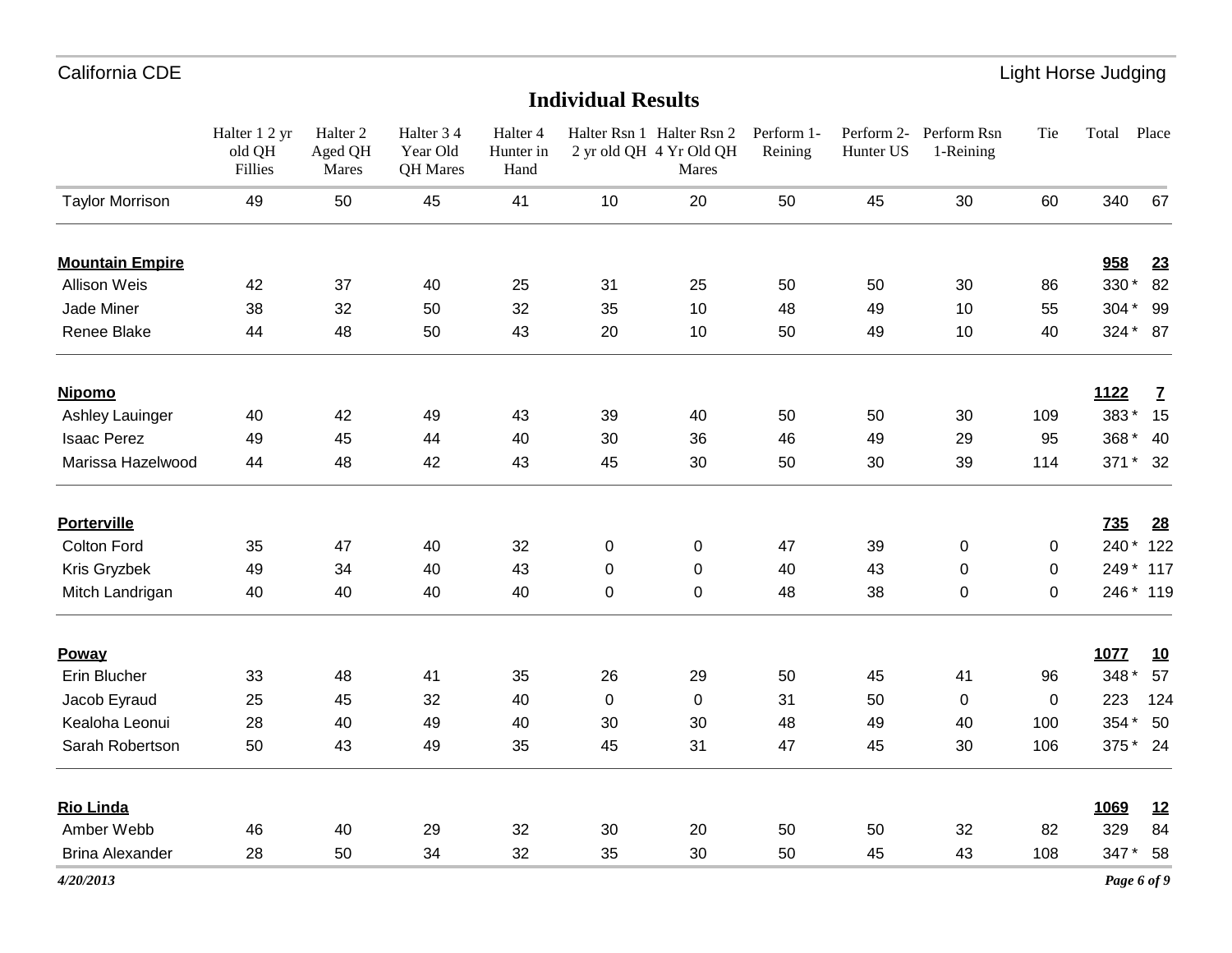|                           | Halter 1 2 yr<br>old QH<br>Fillies | Halter <sub>2</sub><br>Aged QH<br>Mares | Halter 3 4<br>Year Old<br>QH Mares | Halter 4<br>Hunter in<br>Hand |    | Halter Rsn 1 Halter Rsn 2 Perform 1-<br>2 yr old QH 4 Yr Old QH<br>Mares | Reining | Hunter US | Perform 2- Perform Rsn<br>1-Reining | Tie | Total       | Place            |
|---------------------------|------------------------------------|-----------------------------------------|------------------------------------|-------------------------------|----|--------------------------------------------------------------------------|---------|-----------|-------------------------------------|-----|-------------|------------------|
| Katlyn Ryan               | 46                                 | 45                                      | 44                                 | 48                            | 38 | 29                                                                       | 47      | 49        | 18                                  | 85  | 364 * 44    |                  |
| <b>Taylor Myers</b>       | 40                                 | 46                                      | 43                                 | 43                            | 32 | $30\,$                                                                   | 46      | 43        | 35                                  | 97  | 358 * 47    |                  |
| <b>Riverside</b>          |                                    |                                         |                                    |                               |    |                                                                          |         |           |                                     |     | 991         | 21               |
| Alejandra Guzman          | 35                                 | 44                                      | 42                                 | 40                            | 30 | 25                                                                       | 48      | 49        | 20                                  | 75  | 333*        | 77               |
| Allisson Silveira         | 28                                 | 34                                      | 47                                 | 40                            | 30 | 30                                                                       | 48      | 45        | 35                                  | 95  | 337 *       | 72               |
| Jonathan Gonzalez         | 35                                 | 48                                      | 26                                 | 25                            | 35 | 25                                                                       | 46      | 42        | 30                                  | 90  | 312         | 94               |
| Santiago Lopez            | 44                                 | 42                                      | 42                                 | 47                            | 32 | 0                                                                        | 46      | 49        | 19                                  | 51  | 321 * 89    |                  |
| Santa Maria 1             |                                    |                                         |                                    |                               |    |                                                                          |         |           |                                     |     | 1076        | 11               |
| <b>Florentina Sanchez</b> | 31                                 | 31                                      | 45                                 | 32                            | 20 | 30                                                                       | 46      | 45        | 25                                  | 75  | 305         | 97               |
| Giselle Sanchez-Zun       | 28                                 | 45                                      | 35                                 | 42                            | 40 | 30                                                                       | 50      | 47        | 45                                  | 115 | 362 *       | 45               |
| Noe Perez                 | 46                                 | 38                                      | 44                                 | 48                            | 41 | 38                                                                       | 50      | 50        | 45                                  | 124 | 400*        | $\overline{4}$   |
| Yessica Hernandez         | 28                                 | 33                                      | 40                                 | 38                            | 30 | 25                                                                       | 40      | 45        | 35                                  | 90  | 314* 93     |                  |
| <b>Santa Maria 2</b>      |                                    |                                         |                                    |                               |    |                                                                          |         |           |                                     |     | 315         | 40               |
| Carla Barrera             | 31                                 | 32                                      | 49                                 | 32                            | 38 | 35                                                                       | 23      | 50        | 25                                  | 98  | 315 * 92    |                  |
| <b>Santa Rosa</b>         |                                    |                                         |                                    |                               |    |                                                                          |         |           |                                     |     | 1109        | $\underline{8}$  |
| Amanda Prentice           | 40                                 | 48                                      | 46                                 | 48                            | 30 | 46                                                                       | 50      | 50        | 40                                  | 116 | 398 *       | 6                |
| <b>Emily Overton</b>      | 27                                 | 40                                      | 25                                 | 36                            | 30 | 20                                                                       | 50      | 34        | 30                                  | 80  | 292         | 104              |
| Emma Pierson              | 41                                 | 45                                      | 40                                 | 43                            | 44 | 28                                                                       | 50      | 42        | 40                                  | 112 | 373*        | 28               |
| Hope Hanse                | 28                                 | 46                                      | 35                                 | 43                            | 30 | 32                                                                       | 47      | 49        | 28                                  | 90  | 338 * 70    |                  |
| <b>Shingle Springs</b>    |                                    |                                         |                                    |                               |    |                                                                          |         |           |                                     |     | 1132        | $6 \overline{6}$ |
| Kayleigh Markham          | 46                                 | 45                                      | 44                                 | 43                            | 30 | 37                                                                       | 50      |           | 44                                  | 111 | 339         | 68               |
| 4/20/2013                 |                                    |                                         |                                    |                               |    |                                                                          |         |           |                                     |     | Page 7 of 9 |                  |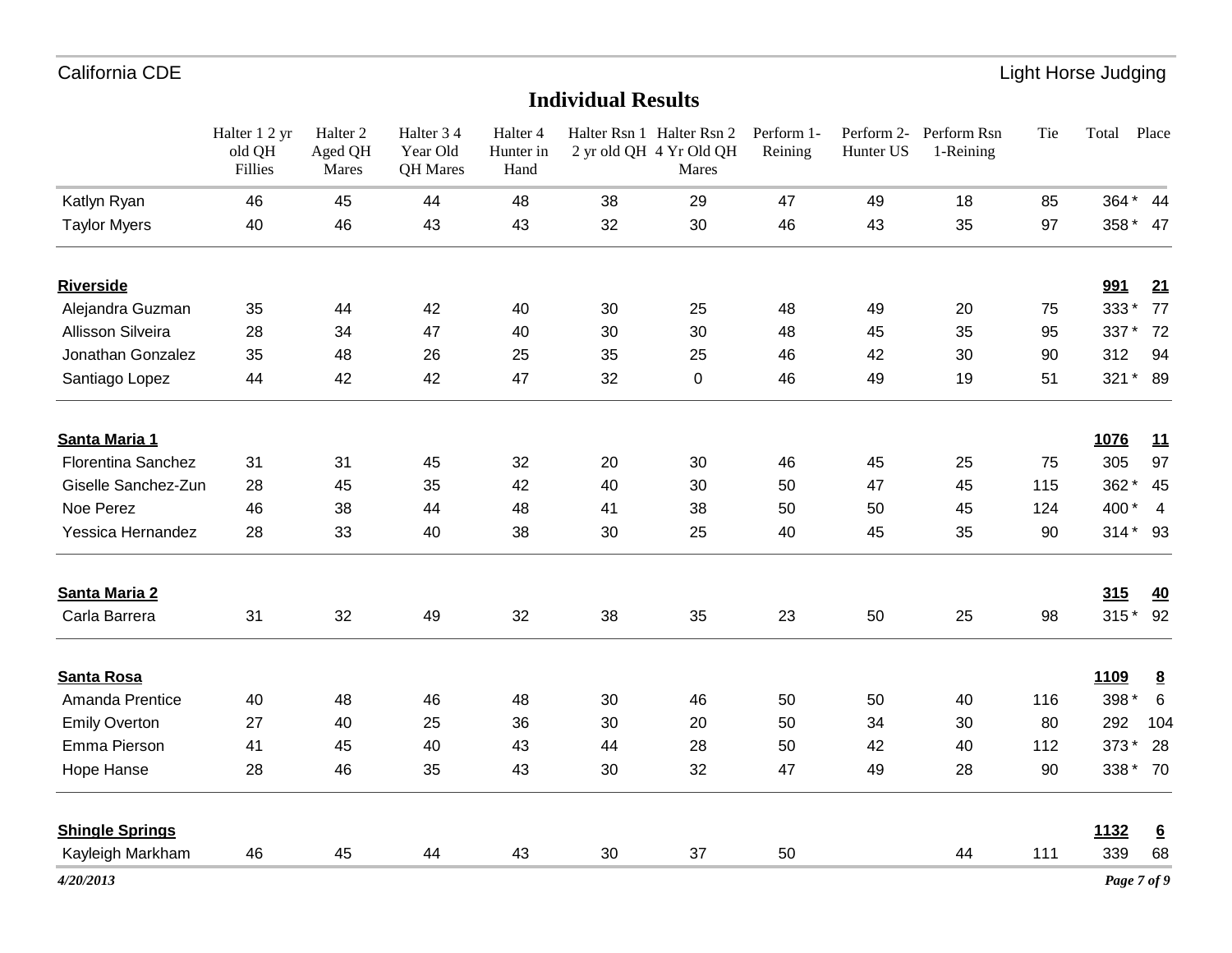|                      | Halter 1 2 yr<br>old QH<br>Fillies | Halter <sub>2</sub><br>Aged QH<br>Mares | Halter 3 4<br>Year Old<br>QH Mares | Halter 4<br>Hunter in<br>Hand |                | Halter Rsn 1 Halter Rsn 2<br>2 yr old QH 4 Yr Old QH<br>Mares | Perform 1-<br>Reining | Hunter US | Perform 2- Perform Rsn<br>1-Reining | Tie | Total | Place          |
|----------------------|------------------------------------|-----------------------------------------|------------------------------------|-------------------------------|----------------|---------------------------------------------------------------|-----------------------|-----------|-------------------------------------|-----|-------|----------------|
| Kelsie Kozlowski     | 35                                 | 40                                      | 42                                 | 48                            | 40             | 30                                                            | 50                    | 45        | 39                                  | 109 |       | 369 * 36       |
| Morgan Davis         | 40                                 | 49                                      | 50                                 | 48                            | 30             | 50                                                            | 47                    | 47        | 25                                  | 105 | 386 * | 12             |
| Tessa Thompson       | 40                                 | 47                                      | 49                                 | 43                            | 29             | 36                                                            | 50                    | 50        | 33                                  | 98  |       | 377 * 20       |
| St. Helena           |                                    |                                         |                                    |                               |                |                                                               |                       |           |                                     |     | 699   | 32             |
| <b>Arilyn Martin</b> | 41                                 | 43                                      | 49                                 | 32                            | 29             | 30                                                            | 42                    | 50        | 29                                  | 88  | 345*  | 60             |
| Karla Camacho        | 42                                 | 45                                      | 43                                 | 40                            | 30             | 29                                                            | 46                    | 50        | 29                                  | 88  |       | 354 * 51       |
| <b>Sutter 2</b>      |                                    |                                         |                                    |                               |                |                                                               |                       |           |                                     |     | 301   | <u>41</u>      |
| Angel Palacio        | 46                                 | 37                                      | 33                                 | 40                            | 15             | 30                                                            | 31                    | 50        | 19                                  | 64  |       | 301 * 101      |
| <b>Sutter</b>        |                                    |                                         |                                    |                               |                |                                                               |                       |           |                                     |     | 1164  | $\overline{4}$ |
| <b>Chase Bisby</b>   | 41                                 | 48                                      | 47                                 | 42                            | 40             | 35                                                            | 47                    | 50        | 35                                  | 110 | 385*  | 13             |
| James Hill           | 37                                 | 40                                      | 49                                 | 32                            | 40             | 30                                                            | 48                    | 39        | 35                                  | 105 | 350   | 54             |
| Jaycee Carter        | 40                                 | 48                                      | 50                                 | 43                            | 41             | 40                                                            | 50                    | 49        | 32                                  | 113 | 393*  | $\overline{7}$ |
| Sabrina Kellerman    | 49                                 | 43                                      | 49                                 | 41                            | 44             | 38                                                            | 43                    | 49        | 30                                  | 112 |       | 386* 10        |
| <b>Tulare</b>        |                                    |                                         |                                    |                               |                |                                                               |                       |           |                                     |     | 1060  | 15             |
| Averee Johnson       | 49                                 | 40                                      | 35                                 | 43                            | 25             | 25                                                            | 43                    | 50        | 20                                  | 70  | 330 * | 83             |
| Gabrielle Ribeiro    | 42                                 | 46                                      | 28                                 | 32                            | 30             | 25                                                            | 46                    | 50        | 0                                   | 55  | 299   | 102            |
| Julia Martin         | 37                                 | 48                                      | 46                                 | 40                            | 36             | 25                                                            | 40                    | 43        | 35                                  | 96  | 350*  | 55             |
| Kelsie Piligliano    | 44                                 | 46                                      | 45                                 | 43                            | 30             | 35                                                            | 50                    | 47        | 40                                  | 105 |       | 380* 18        |
| Turlock 1            |                                    |                                         |                                    |                               |                |                                                               |                       |           |                                     |     | 830   | <u>24</u>      |
| Alexa Oliveira       | 48                                 | 48                                      | 43                                 | 40                            | 0              | $\mathbf 0$                                                   | 50                    | 45        | 0                                   | 0   |       | 274 * 107      |
| Kila Coffey          | 48                                 | 50                                      | 50                                 | 43                            | $\overline{0}$ | 0                                                             | 43                    | 49        | 0                                   | 0   |       | 283 * 105      |
| 4/20/2013            |                                    |                                         |                                    |                               |                |                                                               |                       |           |                                     |     |       | Page 8 of 9    |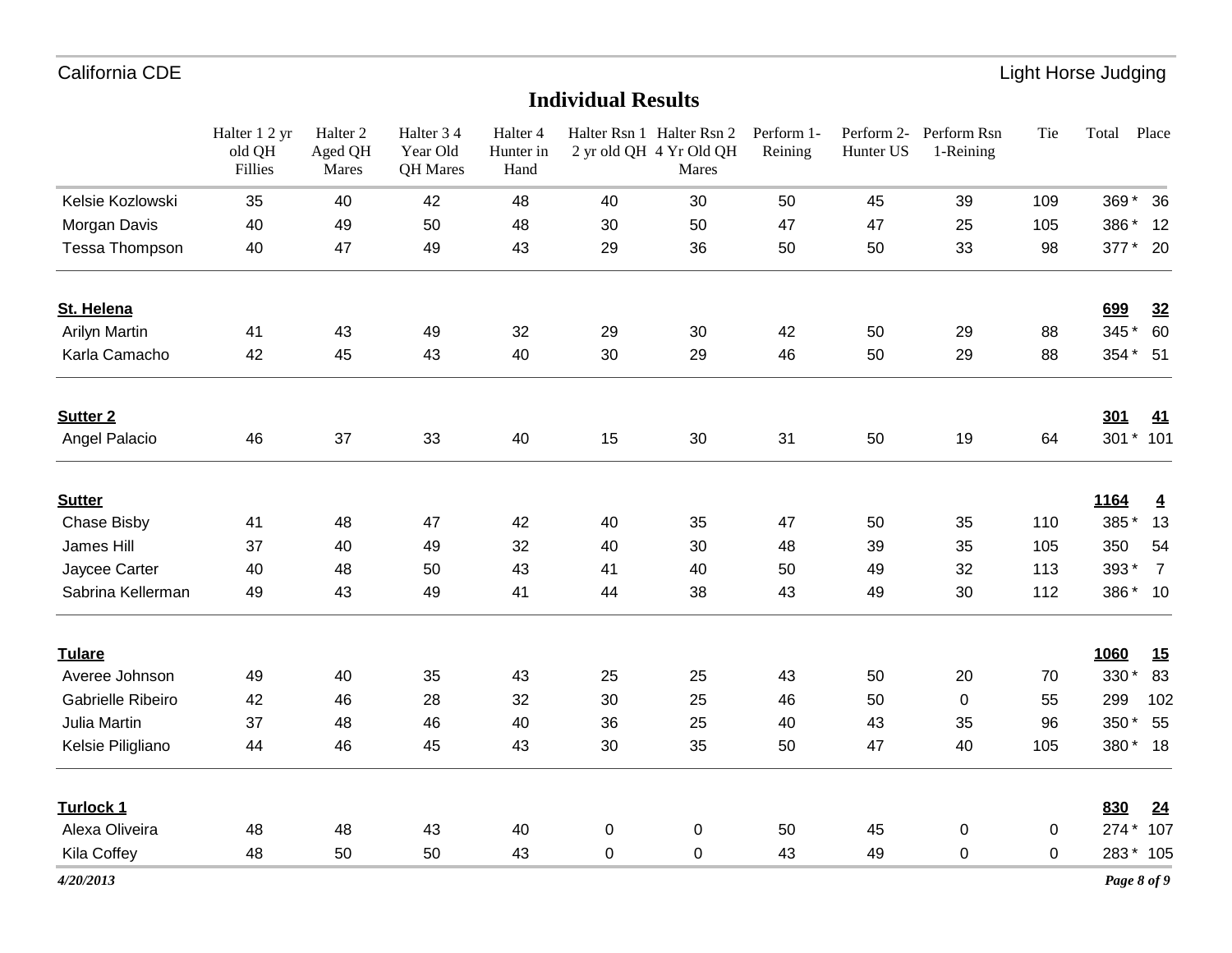### **Individual Results**

|                        | Halter 1 2 yr<br>old QH<br>Fillies | Halter 2<br>Aged QH<br>Mares | Halter 34<br>Year Old<br><b>QH</b> Mares | Halter 4<br>Hunter in<br>Hand | Halter Rsn 1 | Halter Rsn 2<br>2 yr old QH 4 Yr Old QH<br>Mares | Perform 1-<br>Reining | Hunter US | Perform 2- Perform Rsn<br>1-Reining | Tie | Place<br>Total   |
|------------------------|------------------------------------|------------------------------|------------------------------------------|-------------------------------|--------------|--------------------------------------------------|-----------------------|-----------|-------------------------------------|-----|------------------|
| Makenzie Neves         | 47                                 | 46                           | 42                                       | 43                            | 0            |                                                  | 50                    | 45        | 0                                   | 0   | 273 * 108        |
| <b>Turlock 2</b>       |                                    |                              |                                          |                               |              |                                                  |                       |           |                                     |     | 25<br><u>770</u> |
| <b>Arthur Silveria</b> | 33                                 | 50                           | 50                                       | 32                            | 0            |                                                  | 47                    | 42        | 0                                   | 0   | 254 * 114        |
| Kelcey Badiou          | 40                                 | 43                           | 50                                       | 32                            | 0            |                                                  | 50                    | 50        | 0                                   | 0   | 265 * 112        |
| Theresa Melo           | 29                                 | 40                           | 40                                       | 43                            | 0            |                                                  | 50                    | 49        | 0                                   | 0   | $*116$<br>251    |

Ties Broken by Reasons. Top three scores used to calculate team score.  $\blacksquare$  \* Scores used to compute team score

| <b>Class</b>                      | Max Score Official Cut 1 Cut 2 Cut 3 |      |   |   |   |
|-----------------------------------|--------------------------------------|------|---|---|---|
| 01 Halter 1 2 yr old QH Fillies   | 50                                   | 1342 | 1 | 4 | 2 |
| 02 Halter 2 Aged QH Mares         | 50                                   | 2341 | 1 | 2 | 3 |
| 03 Halter 3 4 Year Old QH Mares   | 50                                   | 3241 | 3 | 1 | 4 |
| 04 Halter 4 Hunter in Hand        | 50                                   | 3142 | 2 | 3 | 3 |
| 05 Halter Rsn 1 2 yr old QH       | 50                                   |      |   |   |   |
| 06 Halter Rsn 2 4 Yr Old QH Mares | 50                                   |      |   |   |   |
| 07 Perform 1-Reining              | 50                                   | 4213 | 3 | 2 | 4 |
| 08 Perform 2-Hunter US            | 50                                   | 1342 | 3 | 1 | 5 |
| 09 Perform Rsn 1-Reining          | 50                                   |      |   |   |   |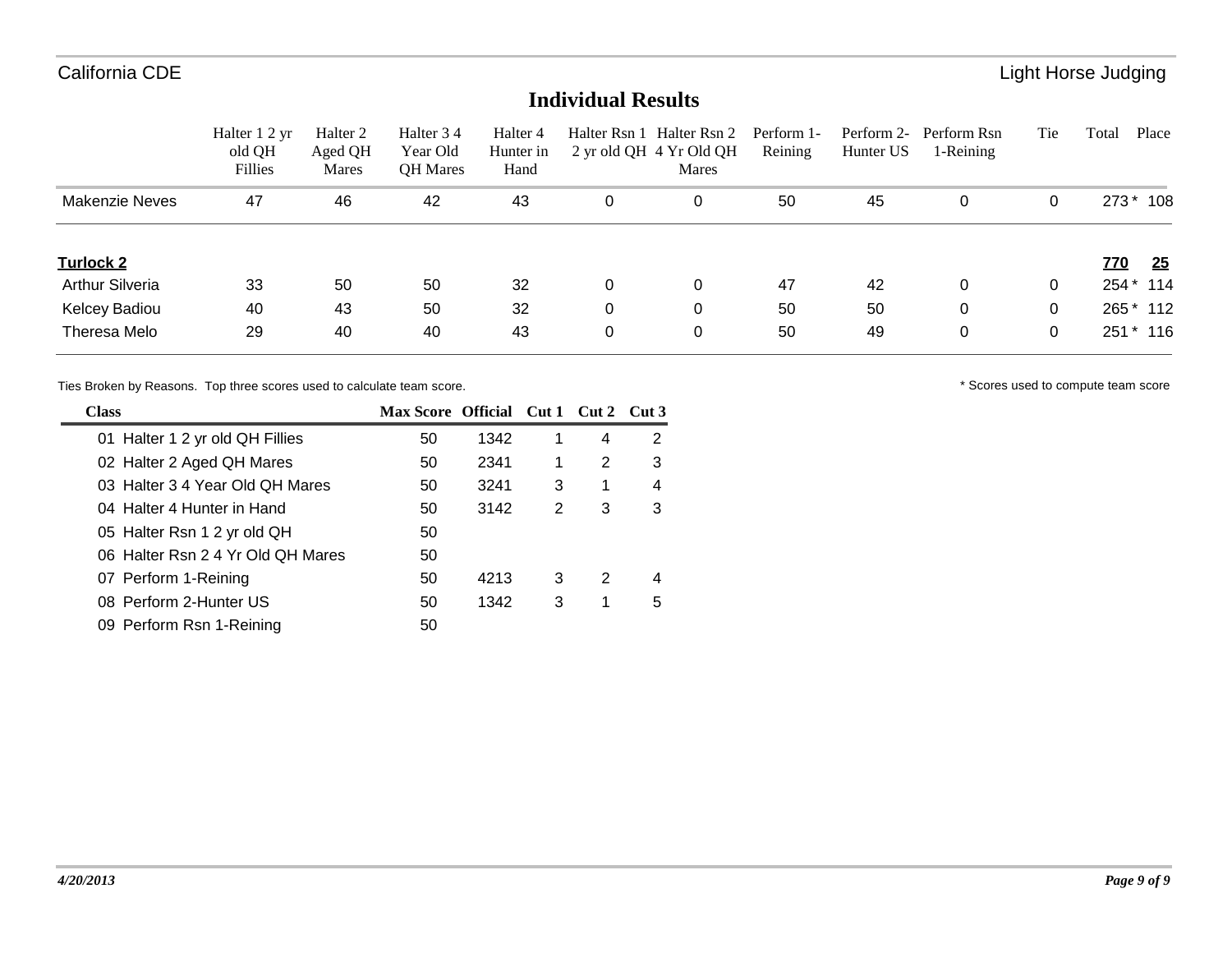## **Team Results**

|                      | Halter 1 2 yr<br>old QH<br>Fillies | Halter <sub>2</sub><br>Aged QH<br>Mares | Halter 34<br>Year Old<br>QH Mares | Hunter in<br>Hand | Halter 4 Halter Rsn 1 Halter Rsn 2<br>2 yr old QH 4 Yr Old QH | Mares       | Perform 1-<br>Reining | Perform 2- Perform Rsn<br>Hunter US | 1-Reining   | Tie         | Total Place |                         |
|----------------------|------------------------------------|-----------------------------------------|-----------------------------------|-------------------|---------------------------------------------------------------|-------------|-----------------------|-------------------------------------|-------------|-------------|-------------|-------------------------|
| Atascadero 1         | 149                                | 135                                     | 144                               | 114               | 76                                                            | 80          | 148                   | 129                                 | 90          | 246         | 1065        | 14                      |
| Atascadero 2         | 86                                 | 91                                      | 97                                | 54                | 68                                                            | 60          | 98                    | 63                                  | 54          | 182         | 671         | 35                      |
| <b>Bear River</b>    | 113                                | 134                                     | 137                               | 133               | 85                                                            | 92          | 142                   | 122                                 | 86          | 263         | 1044        | 18                      |
| <b>Bear River</b>    | 37                                 | 47                                      | 40                                | 48                | $\pmb{0}$                                                     | $\pmb{0}$   | 28                    | 38                                  | $\pmb{0}$   | $\mathbf 0$ | 238         | 43                      |
| Chowchilla           | 108                                | 146                                     | 142                               | 120               | 75                                                            | 89          | 147                   | 142                                 | 100         | 264         | 1069        | 13                      |
| Davis                | 135                                | 130                                     | 149                               | 136               | 127                                                           | 128         | 143                   | 144                                 | 115         | 370         | 1207        | $\overline{\mathbf{1}}$ |
| Davis 2              | 50                                 | 45                                      | 40                                | 32                | 50                                                            | $30\,$      | 50                    | 29                                  | 46          | 126         | 372         | 38                      |
| Delano               | 73                                 | 94                                      | 100                               | 70                | 81                                                            | 90          | 90                    | 72                                  | 65          | 236         | 735         | 27                      |
| Escondido 1          | 108                                | 126                                     | 125                               | 120               | $77 \,$                                                       | 79          | 144                   | 140                                 | 78          | 234         | 997         | 20                      |
| Escondido 2          | 87                                 | 75                                      | 87                                | 83                | 55                                                            | 60          | 98                    | 75                                  | 60          | 175         | 680         | 34                      |
| Frazier Mountain     | 33                                 | 50                                      | 49                                | 43                | $\mathbf 0$                                                   | $\mathbf 0$ | 46                    | 49                                  | 0           | 0           | 270         | 42                      |
| Fresno Central 1     | 131                                | 133                                     | 146                               | 107               | 129                                                           | 110         | 139                   | 137                                 | 102         | 341         | 1134        | 5                       |
| Fresno Central 2     | 41                                 | 43                                      | 40                                | 48                | 40                                                            | 27          | 47                    | 49                                  | 40          | 107         | 375         | 37                      |
| Fronteir-Bakersfield | 66                                 | 88                                      | 85                                | 93                | 60                                                            | 55          | 96                    | 90                                  | 65          | 180         | 698         | 33                      |
| <b>Hamilton City</b> | 98                                 | 141                                     | 137                               | 109               | 86                                                            | 80          | 136                   | 136                                 | 105         | 271         | 1028        | 19                      |
| Hemet                | 141                                | 130                                     | 149                               | 119               | 114                                                           | 115         | 143                   | 144                                 | 114         | 343         | 1169        | $\mathbf{3}$            |
| Kern Valley          | 79                                 | 84                                      | 81                                | 84                | 66                                                            | $\pmb{0}$   | 91                    | 99                                  | $\mathbf 0$ | 66          | 584         | 36                      |
| Linden High School   | 84                                 | 92                                      | 73                                | 75                | 55                                                            | 60          | 98                    | 98                                  | 65          | 180         | 700         | 31                      |
| Littlerock           | 115                                | 124                                     | 100                               | 102               | 30                                                            | 40          | 105                   | 113                                 | 34          | 104         | 763         | 26                      |
| Lodi                 | 94                                 | 131                                     | 126                               | 110               | 100                                                           | 95          | 148                   | 147                                 | 100         | 295         | 1051        | 17                      |
|                      |                                    |                                         |                                   |                   |                                                               |             |                       |                                     |             |             |             |                         |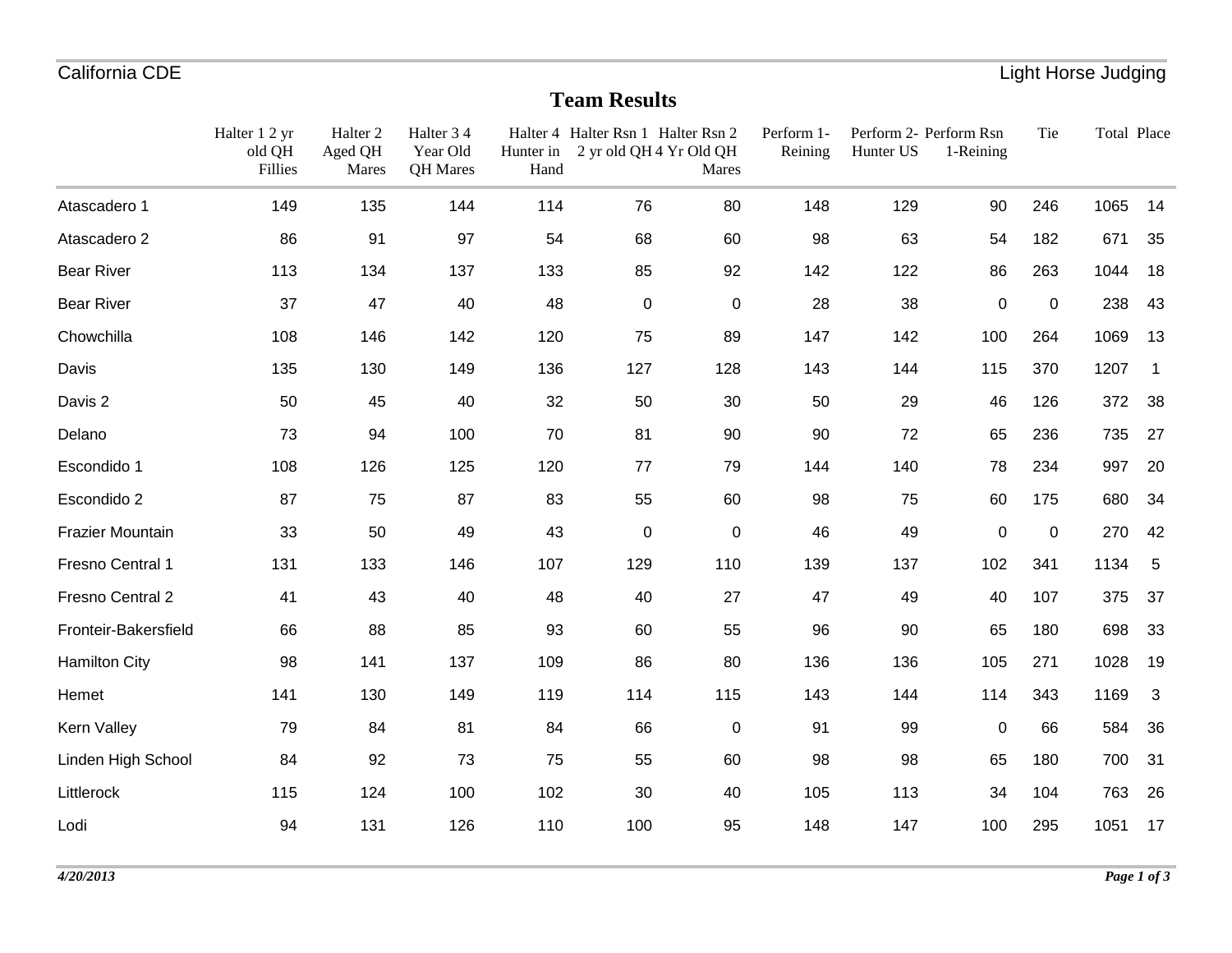## **Team Results**

|                        | Halter 1 2 yr<br>old QH<br>Fillies | Halter <sub>2</sub><br>Aged QH<br>Mares | Halter 34<br>Year Old<br>QH Mares | Hunter in<br>Hand | Halter 4 Halter Rsn 1 Halter Rsn 2<br>2 yr old QH 4 Yr Old QH | Mares     | Perform 1-<br>Reining | Hunter US | Perform 2- Perform Rsn<br>1-Reining | Tie         | Total Place |                |
|------------------------|------------------------------------|-----------------------------------------|-----------------------------------|-------------------|---------------------------------------------------------------|-----------|-----------------------|-----------|-------------------------------------|-------------|-------------|----------------|
|                        |                                    |                                         |                                   |                   |                                                               |           |                       |           |                                     |             |             |                |
| Loomis-Deloro          | 96                                 | 129                                     | 104                               | 133               | $\mathbf 0$                                                   | 0         | 123                   | 139       | 0                                   | $\mathbf 0$ | 724         | 30             |
| Madera Liberty         | 102                                | 143                                     | 121                               | 130               | 70                                                            | 73        | 140                   | 124       | 74                                  | 217         | 977         | 22             |
| Maxwell                | 125                                | 135                                     | 145                               | 111               | 133                                                           | 118       | 140                   | 144       | 118                                 | 369         | 1169        | $\overline{2}$ |
| Maxwell 2              | 63                                 | 87                                      | 90                                | 78                | 65                                                            | 60        | 100                   | 93        | 88                                  | 213         | 724         | 29             |
| Modesto-Enochs         | 108                                | 141                                     | 147                               | 128               | 90                                                            | 60        | 142                   | 144       | 95                                  | 245         | 1055        | 16             |
| Modesto-Gregori        | 28                                 | 48                                      | 32                                | 32                | 35                                                            | 34        | 48                    | 49        | 35                                  | 104         | 341         | 39             |
| Morgan Hill            | 143                                | 138                                     | 142                               | 119               | 100                                                           | 81        | 143                   | 140       | 103                                 | 284         | 1109        | 9              |
| <b>Mountain Empire</b> | 124                                | 117                                     | 140                               | 100               | 86                                                            | 45        | 148                   | 148       | 50                                  | 181         | 958         | 23             |
| Nipomo                 | 133                                | 135                                     | 135                               | 126               | 114                                                           | 106       | 146                   | 129       | 98                                  | 318         | 1122        | $\overline{7}$ |
| Porterville            | 124                                | 121                                     | 120                               | 115               | $\pmb{0}$                                                     | $\pmb{0}$ | 135                   | 120       | $\pmb{0}$                           | $\mathbf 0$ | 735         | 28             |
| Poway                  | 111                                | 131                                     | 139                               | 110               | 101                                                           | 90        | 145                   | 139       | 111                                 | 302         | 1077        | 10             |
| Rio Linda              | 114                                | 141                                     | 121                               | 123               | 105                                                           | 89        | 143                   | 137       | 96                                  | 290         | 1069        | 12             |
| Riverside              | 107                                | 120                                     | 131                               | 127               | 92                                                            | 55        | 142                   | 143       | 74                                  | 221         | 991         | 21             |
| Santa Maria 1          | 102                                | 116                                     | 119                               | 128               | 111                                                           | 93        | 140                   | 142       | 125                                 | 329         | 1076        | 11             |
| Santa Maria 2          | 31                                 | 32                                      | 49                                | 32                | 38                                                            | 35        | 23                    | 50        | 25                                  | 98          | 315         | 40             |
| Santa Rosa             | 109                                | 139                                     | 121                               | 134               | 104                                                           | 106       | 147                   | 141       | 108                                 | 318         | 1109        | 8              |
| Shingle Springs        | 115                                | 136                                     | 141                               | 139               | 99                                                            | 116       | 147                   | 142       | 97                                  | 312         | 1132        | 6              |
| St. Helena             | 83                                 | 88                                      | 92                                | 72                | 59                                                            | 59        | 88                    | 100       | 58                                  | 176         | 699         | 32             |
| Sutter                 | 130                                | 139                                     | 146                               | 126               | 125                                                           | 113       | 140                   | 148       | 97                                  | 335         | 1164        | 4              |
| Sutter 2               | 46                                 | 37                                      | 33                                | 40                | 15                                                            | 30        | 31                    | 50        | 19                                  | 64          | 301         | 41             |
|                        |                                    |                                         |                                   |                   |                                                               |           |                       |           |                                     |             |             |                |